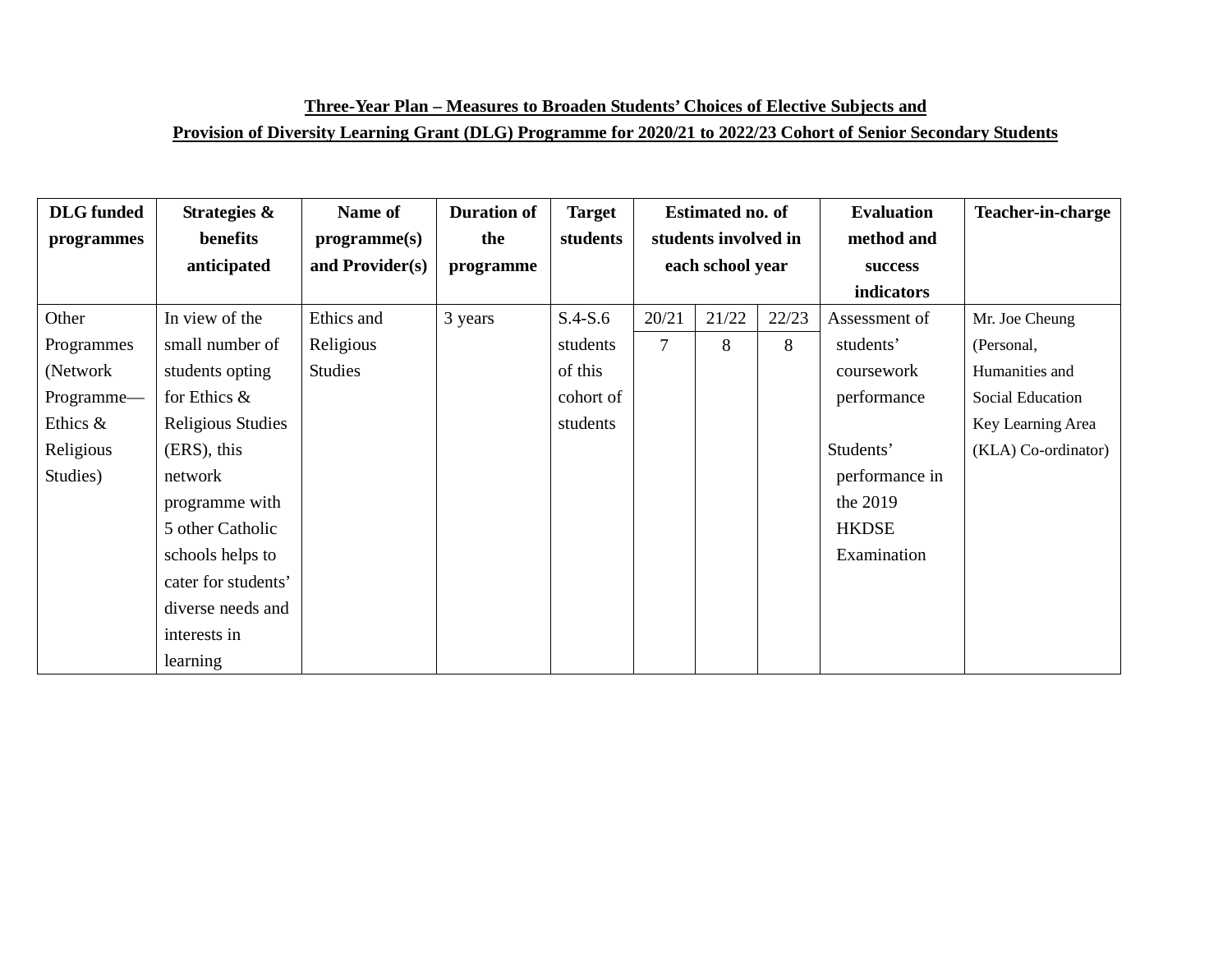| <b>DLG</b> funded | Strategies &           | Name of           | <b>Duration of</b> | <b>Target</b> |                  | <b>Estimated no. of</b> |                | <b>Evaluation method</b>     | Teacher-in-charge   |
|-------------------|------------------------|-------------------|--------------------|---------------|------------------|-------------------------|----------------|------------------------------|---------------------|
| programmes        | benefits anticipated   | programme(s)      | the                | students      |                  | students involved in    |                | and success                  |                     |
|                   |                        | and Provider(s)   | programme          |               | each school year |                         |                | indicators                   |                     |
| Other             | To provide             | ApL courses       | 180 hours          | $S.5 \&$      | 20/21            | 22/23<br>21/22          |                | Successful                   | Mrs. Cathy Chu      |
| Programmes        | opportunities for      | offered by the 10 |                    | S.6           |                  | $5-6$                   | $5-6$          | completion of the            | (Academic Committee |
| (Applied          | students with varied   | course providers  |                    | students      | (S.5)            | (S.5)                   | (S.5)          | courses taken by             | Head)               |
| Learning)         | interests, aptitudes   |                   |                    | of this       |                  |                         |                | students                     |                     |
|                   | and abilities to study |                   |                    | cohort of     | $\overline{4}$   | $\mathbf{1}$            | $5-6$          |                              |                     |
|                   | ApL courses            |                   |                    | students      | (S.6)            | (S.6)                   | (S.6)          | Attendance rate of           |                     |
|                   |                        |                   |                    |               |                  |                         |                | students                     |                     |
|                   | To broaden students'   |                   |                    |               |                  |                         |                |                              |                     |
|                   | learning experiences   |                   |                    |               |                  |                         |                | <b>Attaining Distinction</b> |                     |
|                   | and develop their      |                   |                    |               |                  |                         |                | in the courses               |                     |
|                   | career aspirations     |                   |                    |               |                  |                         |                |                              |                     |
|                   |                        |                   |                    |               |                  |                         |                |                              |                     |
|                   |                        |                   |                    |               | 3                | 3                       | $\overline{2}$ |                              |                     |
|                   |                        |                   |                    |               | (S.4)            | (S.4)                   | (S.4)          |                              |                     |

S.4-S.6 students of this cohort

0 (S.5)

3 (S.5)

3 (S.5)

3 (S.6)

0 (S.6)

2 (S.6)

**Other** 

Programmes (Applied Learning-Chinese Language)

To broaden students' learning experiences and develop their career aspirations

Applied Learning-Chinese

Language courses offered by the 3 course providers

One hundred and eighty

hours

# **Three-Year Plan – Measures to Broaden Students' Choices of Elective Subjects and**

#### **Provision of Diversity Learning Grant (DLG) Programme for 2020/21 to 2022/23 Cohort of Senior Secondary Students**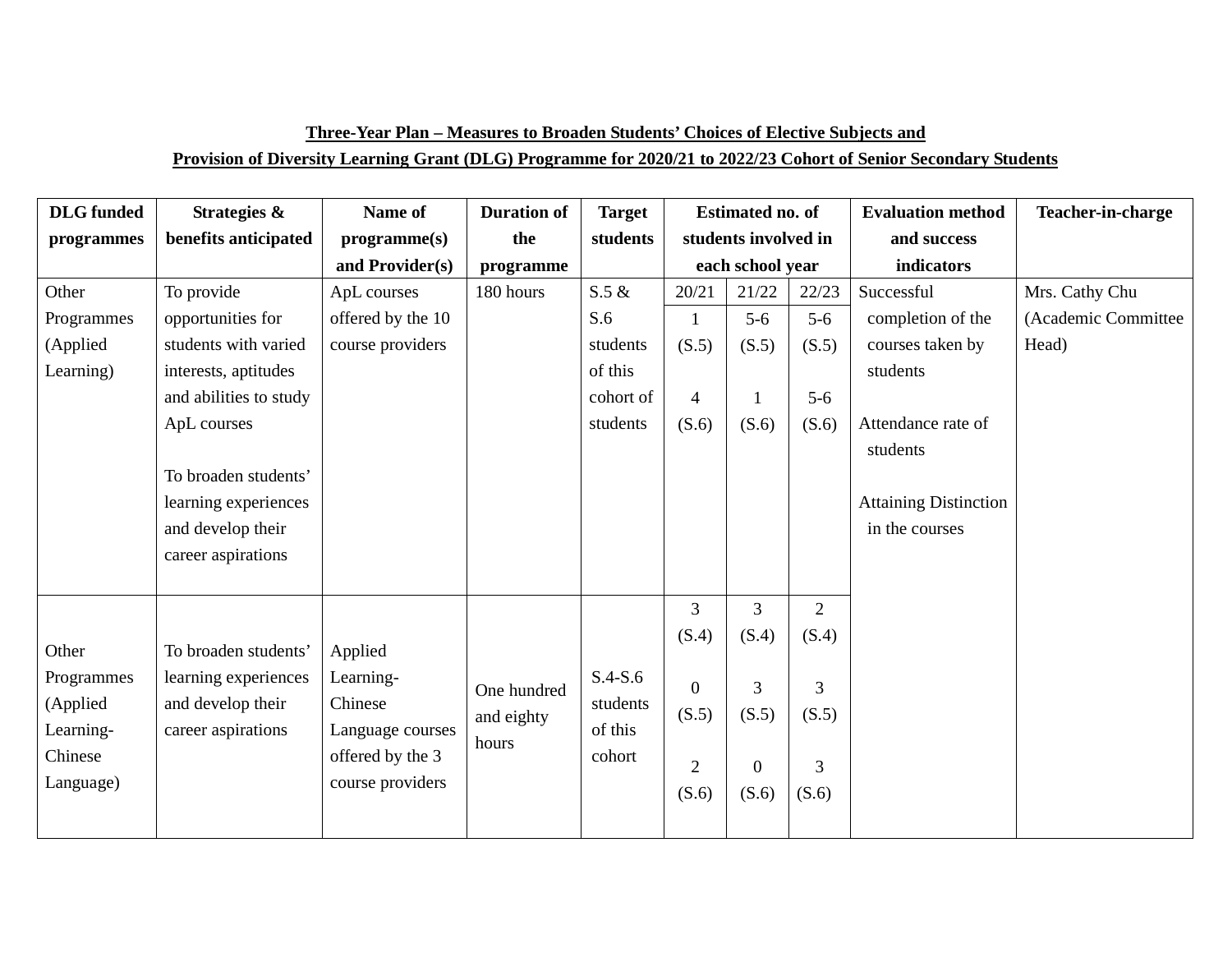### **Three-Year Plan – Measures to Broaden Students' Choices of Elective Subjects and**

#### **Provision of Diversity Learning Grant (DLG) Programme for 2020/21 to 2022/23 Cohort of Senior Secondary Students**

| <b>DLG</b> funded<br>programmes                                               | Strategies &<br>benefits<br>anticipated                                                                                               | Name of<br>programme(s)<br>and Provider(s)   | <b>Duration of</b><br>the<br>programme | <b>Target</b><br>students | <b>Estimated no. of</b><br>students involved in<br>each school year |             |             | <b>Evaluation</b><br>method and<br>success                                                                                                                                                                            | Teacher-in-charge                                                     |
|-------------------------------------------------------------------------------|---------------------------------------------------------------------------------------------------------------------------------------|----------------------------------------------|----------------------------------------|---------------------------|---------------------------------------------------------------------|-------------|-------------|-----------------------------------------------------------------------------------------------------------------------------------------------------------------------------------------------------------------------|-----------------------------------------------------------------------|
| Other<br>Programmes<br>(Enrichment<br>Programme-<br>Mathematics<br>Education) | To provide<br>alternative<br>learning channels<br>for students who<br>have keen interest<br>and good<br>performance in<br>Mathematics | Online<br>Self-paced<br>Learning<br>Packages | From October<br>2020 to April<br>2021  | S.4 & 5<br>students       | 20/21<br>25                                                         | 21/22<br>25 | 22/23<br>25 | indicators<br>Course<br>Participation and<br>Assessment<br><b>Statistics</b><br>Most participants<br>can complete all<br>the learning<br>components in the<br>platform available<br>in the online<br>learning package | Mr. Roger Lui<br>(Mathematics<br><b>Education KLA</b><br>Coordinator) |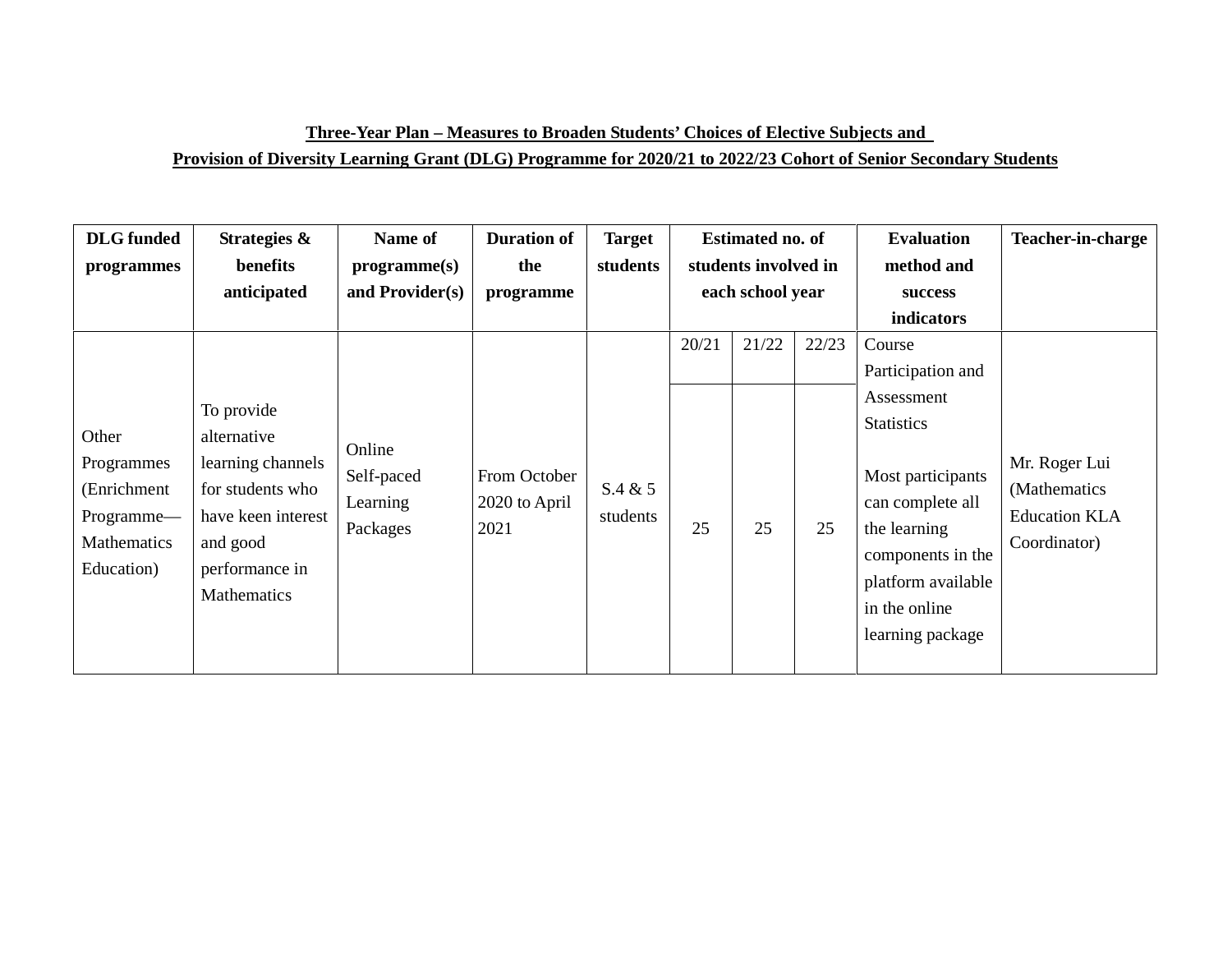| <b>DLG</b> funded                                                                  | Strategies &                                                                                  | Name of                                              | <b>Duration</b>            | <b>Target</b>           |                   | <b>Estimated no. of</b> |             | <b>Evaluation</b>                                                                                                         | Teacher-in-charge                                          |
|------------------------------------------------------------------------------------|-----------------------------------------------------------------------------------------------|------------------------------------------------------|----------------------------|-------------------------|-------------------|-------------------------|-------------|---------------------------------------------------------------------------------------------------------------------------|------------------------------------------------------------|
| programmes                                                                         | benefits                                                                                      | programme(s)                                         | of the                     | students                |                   | students involved in    |             | method and                                                                                                                |                                                            |
|                                                                                    | anticipated                                                                                   | and Provider(s)                                      | program                    |                         |                   | each school year        |             | success                                                                                                                   |                                                            |
|                                                                                    |                                                                                               |                                                      | me                         |                         |                   |                         |             | indicators                                                                                                                |                                                            |
| Other<br>Programmes<br>(Gifted<br>Education<br>Programme-<br>Chinese<br>Education) | The course<br>enhanced the<br>understanding and<br>skills of Paper 2<br>in the HKDSE<br>Exam. | Advance<br>Writing course<br>for Chinese<br>Language | Oct 2020<br>to May<br>2021 | 25 S5 elite<br>students | 20/21<br>25       | 21/22<br>25             | 22/23<br>25 | The course<br>enhanced the<br>understanding of<br>Paper 2 in the<br><b>HKDSE</b> Exam by<br>students' self<br>evaluation. | Ms Amy So<br>(Chinese Education<br><b>KLA</b> Coordinator) |
| Other<br>Programmes<br>(Gifted<br>Education<br>Programme-<br>Chinese<br>Education) | The course<br>enhanced the<br>understanding and<br>skills of Paper 2<br>in the HKDSE<br>Exam. | Advance<br>Writing course<br>for Chinese<br>Language | Oct 2020<br>to May<br>2021 | 25 S6 elite<br>students | 25                |                         |             | The course<br>enhanced the<br>understanding of<br>Paper 2 in the<br><b>HKDSE</b> Exam by<br>students' self<br>evaluation. | Ms Amy So<br>(Chinese Education<br><b>KLA</b> Coordinator) |
| Other                                                                              | The course                                                                                    | Advance                                              |                            | 35 S5 elite             | 35                | 35                      | 35          | The students felt                                                                                                         |                                                            |
| Programmes                                                                         | enhanced the                                                                                  | Speaking                                             | Oct 2020                   | students /              | (S <sub>5</sub> ) | (S6)                    | (S6)        | useful in DSE                                                                                                             | Ms Amy So                                                  |
| (Gifted                                                                            | understanding and                                                                             | Course for                                           | to May                     |                         | elite             | elite                   | elite       | (Paper 4 Speaking                                                                                                         | (Chinese Education                                         |
| Education                                                                          | skills of Paper 4                                                                             | Chinese                                              | 2021                       | 35 S6 elite             | studen            | studen                  | studen      | in Chinese                                                                                                                | <b>KLA</b> Coordinator)                                    |
| Programme-                                                                         | in the HKDSE                                                                                  | Language                                             |                            | students                | ts)               | ts)                     | ts)         | Language) after                                                                                                           |                                                            |

**Three-Year Plan – Measures to Broaden Students' Choices of Elective Subjects and**

#### **Provision of Diversity Learning Grant (DLG) Programme for 2020/21 to 2022/23 Cohort of Senior Secondary Students**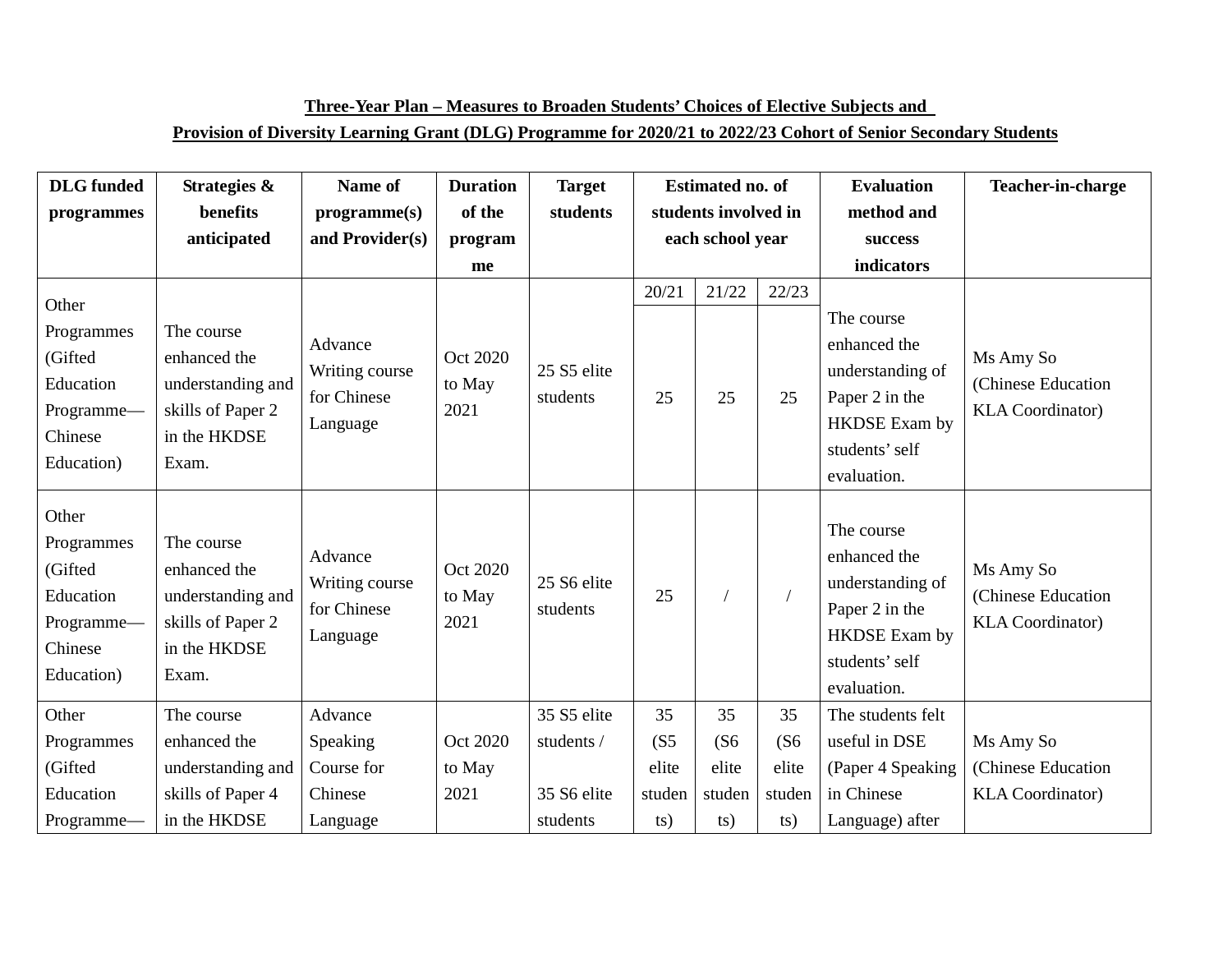| Chinese    | Exam. |  |  |  | taking the course |  |
|------------|-------|--|--|--|-------------------|--|
| Education) |       |  |  |  | by students' self |  |
|            |       |  |  |  | evaluation.       |  |
|            |       |  |  |  |                   |  |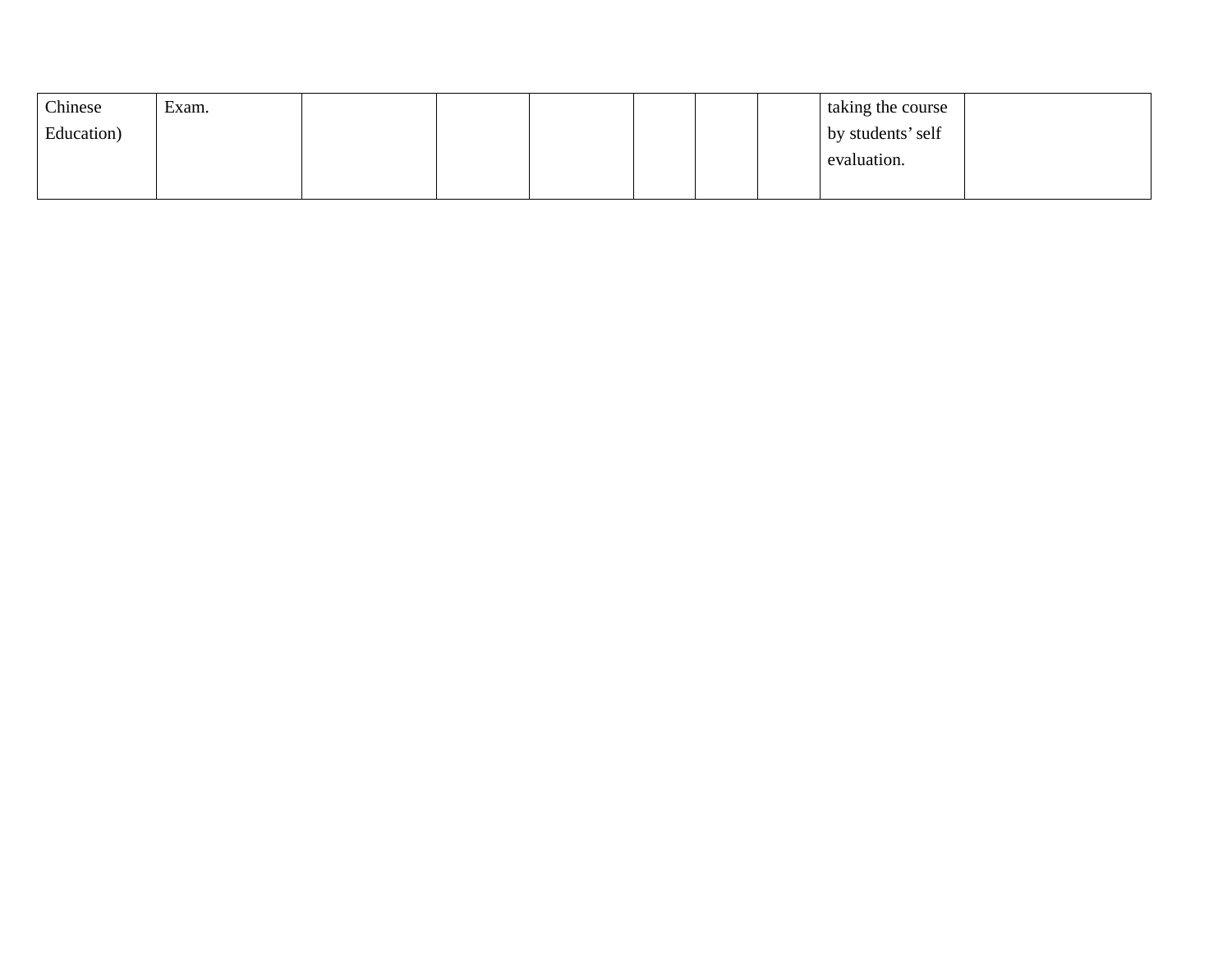| <b>DLG</b> funded                                                                | Strategies &                                                                                                       | Name of                                              | <b>Duration of</b>                                     | <b>Target</b>                                                      |       | <b>Estimated no. of</b>                  |       | <b>Evaluation</b>                                                                                               | <b>Teacher-in-charge</b>                             |
|----------------------------------------------------------------------------------|--------------------------------------------------------------------------------------------------------------------|------------------------------------------------------|--------------------------------------------------------|--------------------------------------------------------------------|-------|------------------------------------------|-------|-----------------------------------------------------------------------------------------------------------------|------------------------------------------------------|
| programmes                                                                       | benefits<br>anticipated                                                                                            | programme(s)<br>and Provider(s)                      | the<br>programme                                       | students                                                           |       | students involved in<br>each school year |       | method and<br>success                                                                                           |                                                      |
|                                                                                  |                                                                                                                    |                                                      |                                                        |                                                                    |       |                                          |       | <b>indicators</b>                                                                                               |                                                      |
|                                                                                  |                                                                                                                    |                                                      |                                                        |                                                                    | 20/21 | 21/22                                    | 22/23 |                                                                                                                 |                                                      |
|                                                                                  |                                                                                                                    |                                                      |                                                        | S.4                                                                |       |                                          |       | Students can                                                                                                    |                                                      |
| Other<br>Programmes<br>(Gifted<br>Education<br>Programme-<br>Liberal<br>Studies) | Through after<br>school tutorial<br>and practical<br>sessions, students'<br>examination skills<br>will be enhanced | Elite class<br>(training on<br>examination<br>skill) | $8 - 10$ hours<br>from<br>February<br>to<br>April 2021 | students<br>with<br>good<br>performa<br>nce in<br>Mid-year<br>Exam | 15    | 15                                       | 15    | complete the<br>$task(s)$ given for<br>each session.<br>They show<br>improvement in<br>the final<br>examination | Mrs. Lo (Panel<br>chairperson of<br>Liberal Studies) |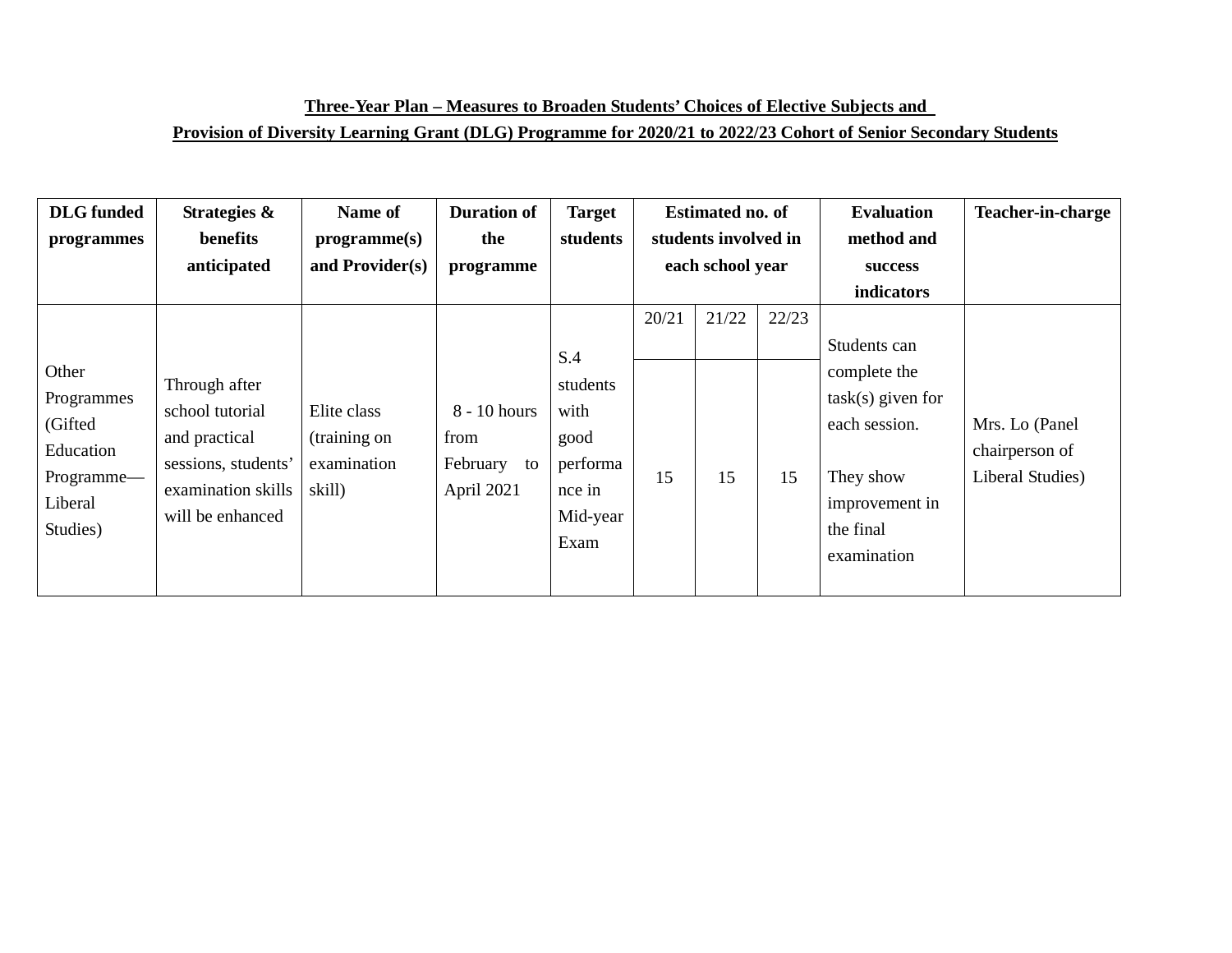## **Three-Year Plan – Measures to Broaden Students' Choices of Elective Subjects and Provision of Diversity Learning Grant (DLG) Programme for 2020/21 to 2022/23 Cohort of Senior Secondary Students**

| <b>DLG</b> funded | Strategies &      | Name of         | <b>Duration of</b> | <b>Target</b> | <b>Estimated no. of</b> |                      |       | <b>Evaluation</b> | <b>Teacher-in-charge</b> |
|-------------------|-------------------|-----------------|--------------------|---------------|-------------------------|----------------------|-------|-------------------|--------------------------|
| programmes        | benefits          | programme(s)    | the                | students      |                         | students involved in |       | method and        |                          |
|                   | anticipated       | and Provider(s) | programme          |               | each school year        |                      |       | success           |                          |
|                   |                   |                 |                    |               |                         |                      |       | indicators        |                          |
|                   |                   |                 |                    |               | 20/21                   | 21/22                | 22/23 |                   |                          |
|                   |                   |                 |                    |               |                         |                      |       | Students can      |                          |
|                   |                   |                 |                    |               |                         |                      |       | successfully      |                          |
| Other             | To enhance        |                 |                    | Top ten       |                         |                      |       | complete the      |                          |
| Programmes        | self-learning     |                 |                    | S.6           |                         |                      |       | tasks given for   |                          |
| (Gifted           | practices of the  | High order      | 10 hours           | students      |                         |                      |       | each session.     | Mrs Cathy Chu            |
| Education         | more able         | thinking skills | from October       | in            |                         |                      |       |                   | (Science Education       |
| Programme—        | students and help | for Science     | 2020 to April      | Physics,      | 30                      | 30                   | 30    | They showed       | <b>KLA Coordinator</b> ) |
| Science           | them sharpen      | training course | 2021               | Chemistr      |                         |                      |       | better            |                          |
| Education)        | their examination |                 |                    | y and         |                         |                      |       | performance in    |                          |
|                   | skills            |                 |                    | Biology.      |                         |                      |       | the questions     |                          |
|                   |                   |                 |                    |               |                         |                      |       | related to high   |                          |
|                   |                   |                 |                    |               |                         |                      |       | order thinking    |                          |
|                   |                   |                 |                    |               |                         |                      |       | skills            |                          |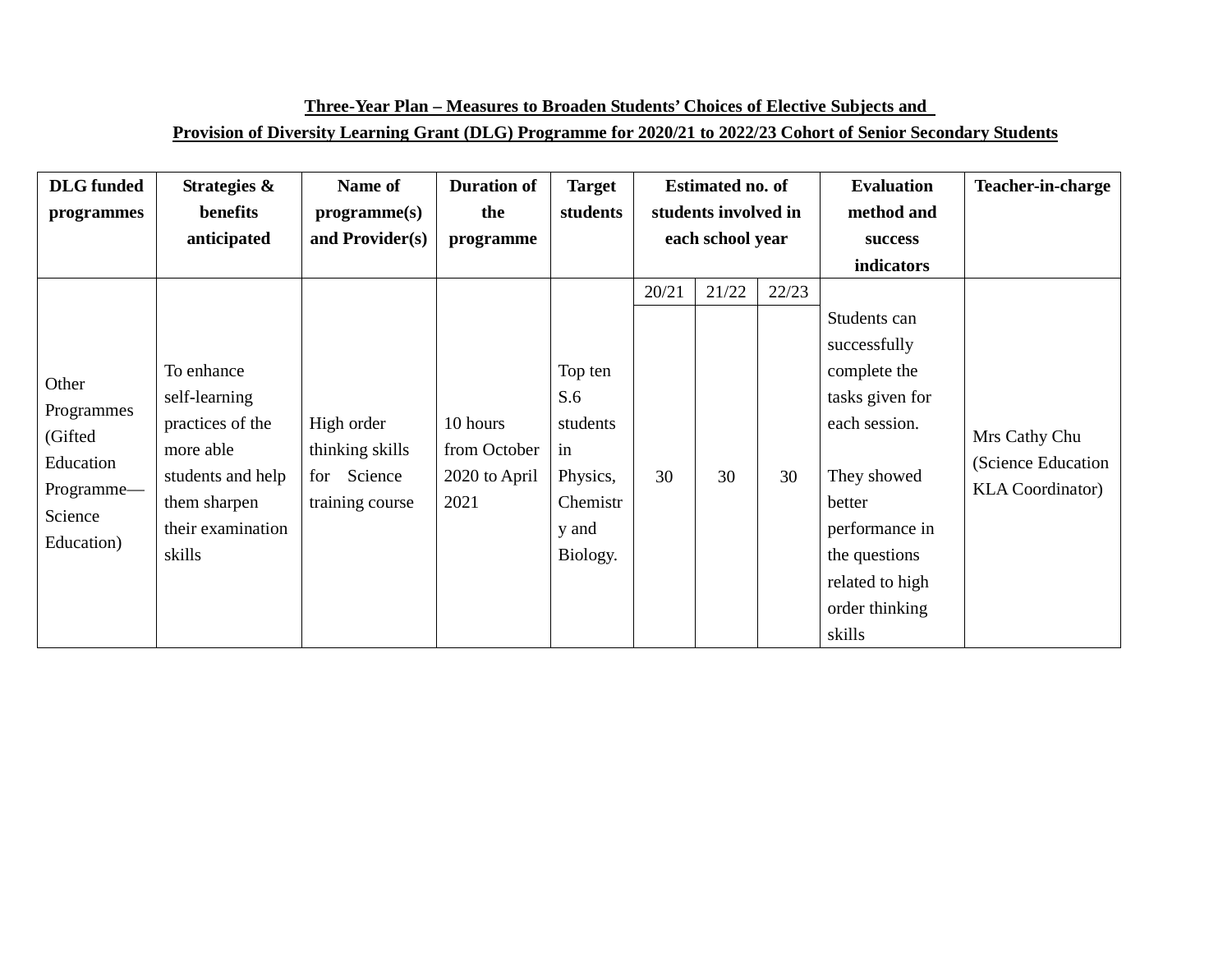## **Three-Year Plan – Measures to Broaden Students' Choices of Elective Subjects and Provision of Diversity Learning Grant (DLG) Programme for 2020/21 to 2022/23 Cohort of Senior Secondary Students**

| <b>DLG</b> funded                                                                     | Strategies &                                                                                 | Name of                                      | <b>Duration of</b>                                | <b>Target</b>                                 |                      | <b>Estimated no. of</b> |       | <b>Evaluation</b>                                                                                                                                                            | <b>Teacher-in-charge</b>                                               |
|---------------------------------------------------------------------------------------|----------------------------------------------------------------------------------------------|----------------------------------------------|---------------------------------------------------|-----------------------------------------------|----------------------|-------------------------|-------|------------------------------------------------------------------------------------------------------------------------------------------------------------------------------|------------------------------------------------------------------------|
| programmes                                                                            | benefits                                                                                     | programme(s)                                 | the                                               | students                                      | students involved in |                         |       | method and                                                                                                                                                                   |                                                                        |
|                                                                                       | anticipated                                                                                  | and Provider(s)                              | programme                                         |                                               | each school year     |                         |       | success                                                                                                                                                                      |                                                                        |
|                                                                                       |                                                                                              |                                              |                                                   |                                               |                      |                         |       | indicators                                                                                                                                                                   |                                                                        |
|                                                                                       |                                                                                              |                                              |                                                   |                                               | 20/21                | 21/22                   | 22/23 |                                                                                                                                                                              |                                                                        |
| Other<br>Programmes<br>(Gifted<br>Education<br>Programme-<br>Technology<br>Education) | To further<br>enhance the ICT<br>knowledge and<br>coding skills for<br>more able<br>students | Coding skills and<br>exam skills<br>training | 14 hours<br>from October<br>2020 to April<br>2021 | Top $10$<br>$S.4 - S.6$<br>students<br>in ICT | 10                   | 10                      | 10    | Students can<br>successfully<br>complete the task<br>given for each<br>session.<br>The selected<br>students can<br>demonstrate good<br>coding skills in<br><b>ICT</b> lesson | Mr. Dixon Fong<br>(Technology)<br><b>Education KLA</b><br>Coordinator) |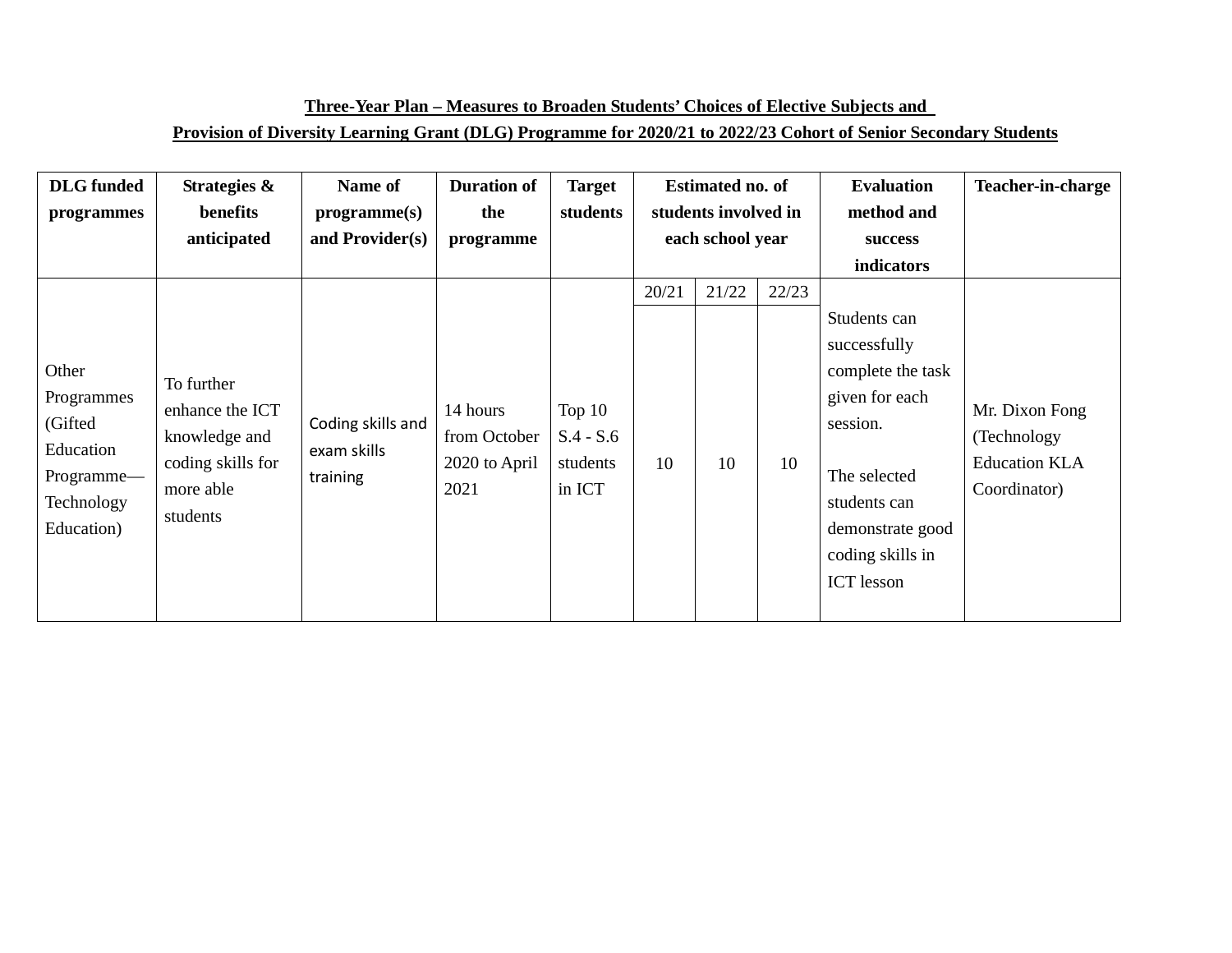| Three-Year Plan – Measures to Broaden Students' Choices of Elective Subjects and                                 |
|------------------------------------------------------------------------------------------------------------------|
| Provision of Diversity Learning Grant (DLG) Programme for 2020/21 to 2022/23 Cohort of Senior Secondary Students |

| <b>DLG</b> funded<br>programmes                                                           | Strategies &<br>benefits<br>anticipated                                          | Name of<br>programme(s)<br>and Provider(s) | <b>Duration of</b><br>the<br>programme | <b>Target</b><br>students                                                 | <b>Estimated no. of</b><br>students involved in<br>each school year |             |             | <b>Evaluation</b><br>method and<br>success<br>indicators                                                                          | Teacher-in-charge                                                      |
|-------------------------------------------------------------------------------------------|----------------------------------------------------------------------------------|--------------------------------------------|----------------------------------------|---------------------------------------------------------------------------|---------------------------------------------------------------------|-------------|-------------|-----------------------------------------------------------------------------------------------------------------------------------|------------------------------------------------------------------------|
| Other<br>Programmes<br>(Gifted<br>Education<br>Programme-<br>AE)<br>Sculpture<br>workshop | To let students<br>experience<br>sculpture making<br>and use the skill<br>in SBA | Childhood<br><b>Dream Comics</b><br>Studio | 12 hours<br>from Feb to<br>May, 2021   | S5 VA<br>students<br>who<br>passed<br>the<br>portrait<br>drawing<br>test. | 20/21<br>$\overline{7}$                                             | 21/22<br>20 | 22/23<br>20 | Students can<br>successfully<br>master sculpture<br>making skills and<br>pass the final<br>assessment at the<br>end of the course | Mr. Chong(Arts<br><b>Education KLA</b><br>Coordinator)                 |
| Other<br>Programmes<br>(Gifted<br>Education<br>Programme-<br>AE)<br>Mosaic<br>workshop    | To enrich<br>students'<br>knowledge to<br>mosaic making                          |                                            | 3 hours from<br>Feb to May,<br>2021    | S4 VA<br>students<br>who<br>passed<br>the<br>product<br>design<br>test.   | 20                                                                  | 20          | 20          | Students can<br>successfully<br>master mosaic<br>making skills and<br>complete an a<br>lamp shade at the<br>end of the course     | Mr. Chong(Arts<br><b>Education KLA</b><br>Coordinator) & Dr.<br>Cheung |